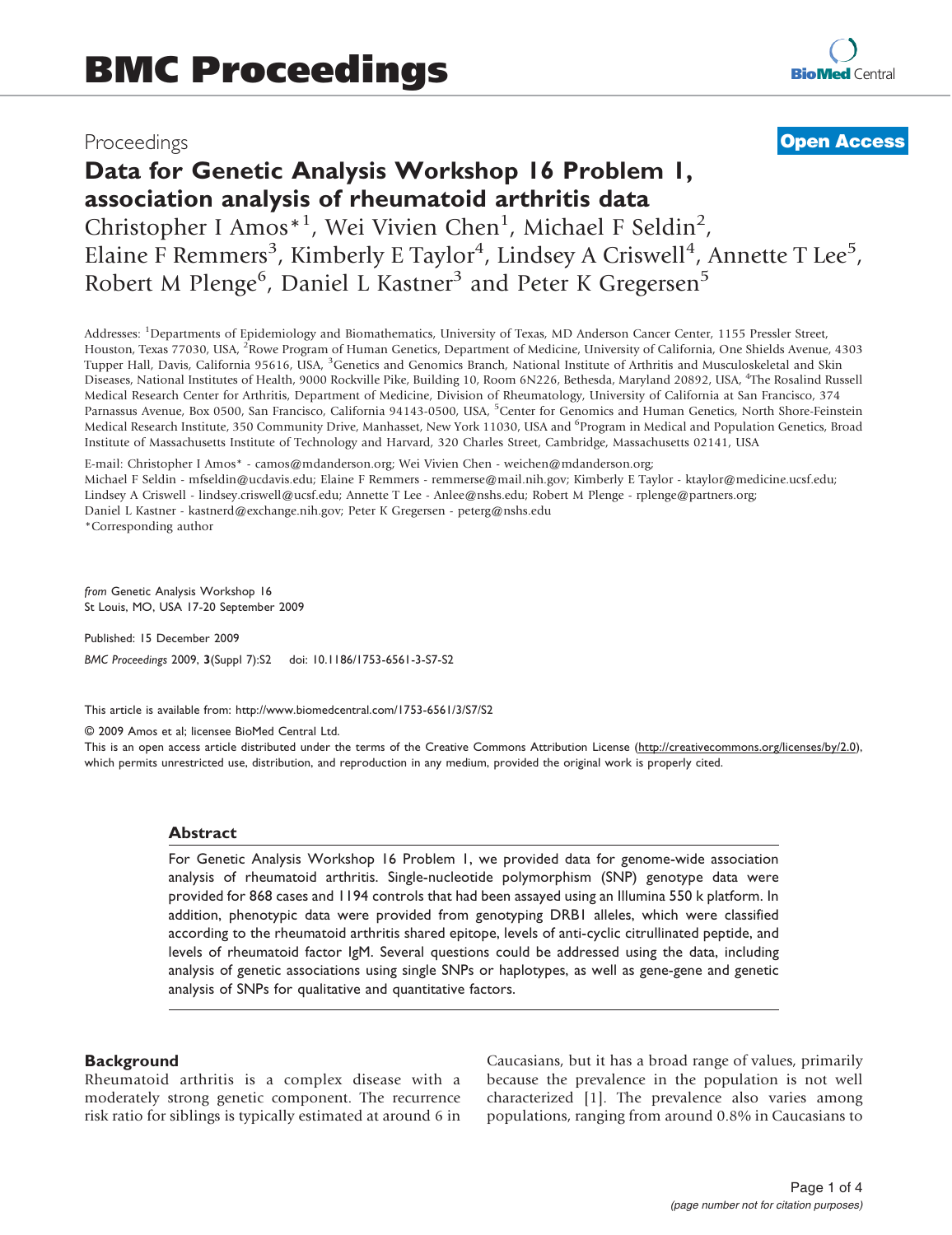10% in some Native American groups. Females are generally at higher risk than males, with about a 3 to 1 predominance of females to males. The mean age of disease onset is in the fifth decade with considerable variability in age at presentation, including occasional presentation in the teenage years.

The HLA region on 6p21 has been implicated by numerous studies, and there is consistent evidence that DR alleles contribute to disease risk. The 'shared epitope' hypothesis was proposed by Gregersen et al. [[2](#page-3-0)] to explain the organization of risk for rheumatoid arthritis from DR alleles. According to this hypothesis, individuals who share a QK/RRAA motif in positions 70 to 74 of the DR molecule show an increased risk for disease. The alleles that confer increased risk for rheumatoid arthritis include DRB1\*0101, 0102, 0104, 0105, 0401, 0404, 0405, 0408, 0409, 1001, 1402, and 1406, with highest risk alleles in bold [\[3\]](#page-3-0). This model was not quite sufficient to explain risk according to DR types, and newer models utilizing data from positions 70 to 74 have been developed [[4](#page-3-0),[5](#page-3-0)]. DR effects on risk for rheumatoid arthritis also show a complex effect on risk for rheumatoid arthritis, but presence of two risk alleles generally increases risk substantially more than the risk associated with heterozygosity for risk and nonrisk alleles. Aside from the main effects of DR, there is also evidence for interactions with other HLA loci or haplotypic effects including the class 1 region and the central MHC [[6](#page-3-0)]. Certain DR alleles, notably DR3 [[7](#page-3-0),[8](#page-3-0)], can occur on a background of extended linkage disequilibrium, for which the extended haplotype confers increased risk, even though DR3 alleles alone do not increase risk.

Two quantitative phenotypes that are used for identifying rheumatoid arthritis affected individuals include anti-cyclic citrullinated peptide (anti-CCP) and rheumatoid factor IgM autoantibodies. The heritability of these measures is hard to obtain from the selected sib pairs we are studying. After proband correction, the heritability estimates are 11% and 30%, while before correction the heritabilities are 15% and 67%. Specific autoantibodies are noted to co-occur with rheumatoid arthritis. Rheumatoid factor IgM has been correlated with erosive arthritic disease. However, anti-CCP is more specific for the disease and is a better predictor of erosive outcome [[9](#page-3-0)]. Elevations of anti-CCP have been noted to predict increased risk for development of rheumatoid arthritis [[10\]](#page-3-0). The shared-epitope alleles are strongly associated with the presence of anti-CCP antibodies, and there is evidence that this effect is modulated by HLA-DR3 [\[8\]](#page-3-0).

Alleles at the PTPN22 locus have been shown to confer an increased risk for rheumatoid arthritis [\[11](#page-3-0)]. At least

two alleles of PTPN22 have been implicated as causing increased risk for rheumatoid arthritis; the R620W allele in rs2476601 (hCV16021387) confers 1.7- to 1.9-fold increased risk to heterozygotes and higher risks to homozygous carriers. These findings have further been confirmed by analysis of transmission of PTPN22 alleles to affected offspring in families [[12\]](#page-3-0). Increased risk has also been noted for either hCV8689108 or hCV25762283 [\[13](#page-3-0)], with some indeterminacy because of linkage disequilibrium among these markers (and others in the region).

The CTLA4 locus on chromosome 2q33 has been associated with mildly increased risk for rheumatoid arthritis [[14\]](#page-3-0). In addition, alleles at loci in the TRAF1/C5 region are associated with rheumatoid arthritis risk [\[15](#page-3-0)]. A targeted association study showed that alleles of STAT4 [[16](#page-3-0)] are associated with rheumatoid arthritis risk, but these associations are too weak to reach genome-wide levels of association in the data set that we have here provided. Similarly, a locus on chromosome 6q (TNFAIP3) that is associated with rheumatoid arthritis risk has relatively weaker effects [\[15](#page-3-0)]. Additional loci that have been implicated in Caucasian rheumatoid arthritis populations include CD40 (20q13), PRKCQ (10p15), and CCL21 (9p13), among others [\[17](#page-3-0),[18\]](#page-3-0).

Aside from identified genetic factors and sex, few environmental cofactors have been identified as affecting risk for rheumatoid arthritis. However, current smoking confers about a two-fold increased risk [[7](#page-3-0)]. Klareskog et al. [\[19](#page-3-0)] showed that the risk from smoking for rheumatoid arthritis is particularly high among individuals who have a shared-epitope allele and who also have elevated levels of anti-CCP antibodies. The biological basis for this rather complex interaction appears to reflect increased citrullination of peptides among smokers, and presentation of citrullinated peptides by shared-epitope alleles.

The data set submitted for the Genetic Analysis Workshop 16 (GAW16) was designed with a primary goal of allowing the identification of genetic factors that predispose to rheumatoid arthritis using association methods. Given some previously identified evidence for effects of smoking on rheumatoid arthritis risk and difference in risk according to sex, there is an interest in identifying gene-environment and gene-gene combinations that yield particularly high risks to individuals for rheumatoid arthritis.

#### **Methods**

The cases that we made available for analysis by participants in GAW16 comprised independent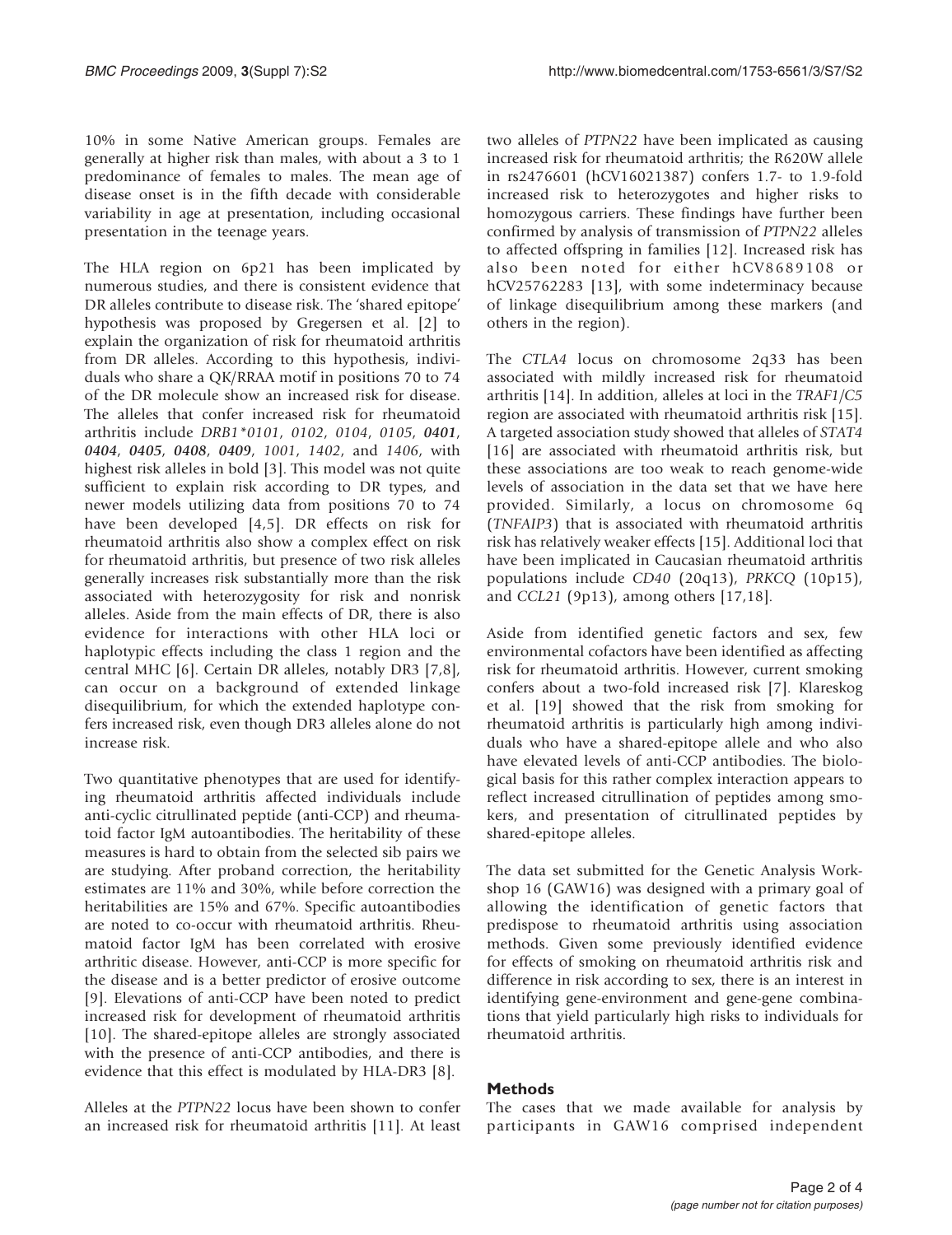individuals who had met the American College of Rheumatology criteria for rheumatoid arthritis. These cases comprise a single member of 445 sibpairs that were studied as a part of the North American Rheumatoid Arthritic Consortium because they had at least one additional sibling with rheumatoid arthritis, and an additional 423 cases who were not selected for family history. The cases were recruited from across the United States. Cases are predominantly of Northern European origin. The controls, derived from the New York Cancer Project, were enrolled in the New York metropolitan area [[20\]](#page-3-0). These controls are somewhat enriched for individuals of Southern European or Ashkenazi Jewish ancestry compared with cases. Structure across European populations has been described [\[21](#page-3-0),[22\]](#page-3-0), and some autoimmune predisposing alleles, such as the PTPN22 R620W and HLA DR4 alleles show strong clines across European populations. In addition, alleles at other loci such as the Lactase Persistence gene (LCT) show strong clines across European populations. Evidence in association studies for an effect of the LCT locus on case/control status likely reflects false-positive association due to stratification. Studies within Europe have confirmed the associations of PTPN22 and HLA but have not confirmed effects of LCT on risk for rheumatoid arthritis.

The GAW16 rheumatoid arthritis data is part of ongoing studies to identify genetic associations of rheumatoid arthritis [[14](#page-3-0)]. The data that were provided to GAW16 included results from genotyping 868 cases and 1194 controls after the application of quality control procedures that included removing individuals who had a low overall call rate (<95%) of single-nucleotide polymorphisms (SNPs), removing first degree relatives, and removing duplicated and contaminated samples. The data that were provided as a part of Genetic Analysis Workshop 16 Problem 1 were included in a previous publication [\[15](#page-3-0)], which identified the TRAF1/C5 locus as contributing to susceptibility to rheumatoid arthritis. This earlier publication included additional data that were not provided to the Genetic Analysis Workshop 16 Problem 1 from a study of early-onset rheumatoid arthritis conducted in Sweden. Aside from the TRAF1/C5 locus, there were significant effects from the HLA region and PTPN22 that can be readily discerned from the data.

Data that were provided to Genetic Analysis Workshop 16 participants included affection status with rheumatoid arthritis, sex, DRB1 alleles detected by serology and further defined using DNA probes for DRB1\*04 and DRB1\*01 alleles, number of shared epitopes carried, the anti-CCP titer, rheumatoid factor IgM level, and 545,080 genotypes derived from Illumina genotyping arrays. All rheumatoid arthritis cases and 589 controls were genotyped on the HumanHap500 v1, 358 controls were done on the Human Hap500 v3.0, and 247 controls were done on HumanHap300 and Human-Hap240 arrays.

### **Discussion**

Rheumatoid arthritis results from a complex interaction of genetic and environmental factors. Data that were provided for GAW16 were derived from a large number of cases and controls who had been genotyped using dense SNP arrays. These data were sufficient to identify many genetic loci influencing rheumatoid arthritis risk. In addition, we provided data for two autoantibodies that are often elevated among individuals who have rheumatoid arthritis. Aside from identifying genetic factors influencing rheumatoid arthritis, the data that were provided can be used to investigate population structure in European populations, methods for inferring SNPs, and modeling approaches when multiple genetic factors influence disease risk.

## List of abbreviations used

anti-CCP: Anti-cyclic citrullinated peptide; GAW: Genetic Analysis Workshop; SNP: Single-nucleotide polymorphism.

### Competing interests

The authors declare that they have no competing interests.

#### Authors' contributions

CIA developed data to be transmitted and wrote the first and final drafts of the submitted manuscript. WVC assembled data to be transmitted and performed summary analyses. MFS, ER, LAC, ATL, DLK, and PKG have participated in development of clinical and genetic data. KET, RMP, MFS, and PKG provided input in organizing analyses and in interpretation of results. CIA, WVC, MFS, ER, LAC, RMP, and PKG provided assistance in manuscript preparation. All authors read and approved the final manuscript.

#### Acknowledgements

The research performed in this study has been supported by NIH grant AR44422 and NIH contract N01-AR-7-2232. The Genetic Analysis Workshops are supported by NIH grant R01 GM031575 from the National Institute of General Medical Sciences. This research was supported in part by the Intramural Research Program of the National Institute of Arthritis and Musculoskeletal and Skin Diseases of the National Institutes of Health.

This article has been published as part of BMC Proceedings Volume 3 Supplement 7, 2009: Genetic Analysis Workshop 16. The full contents of the supplement are available online at [http://www.biomedcentral.com/](http://www.biomedcentral.com/1753-6561/3?issue=S7) [1753-6561/3?issue=S7](http://www.biomedcentral.com/1753-6561/3?issue=S7).